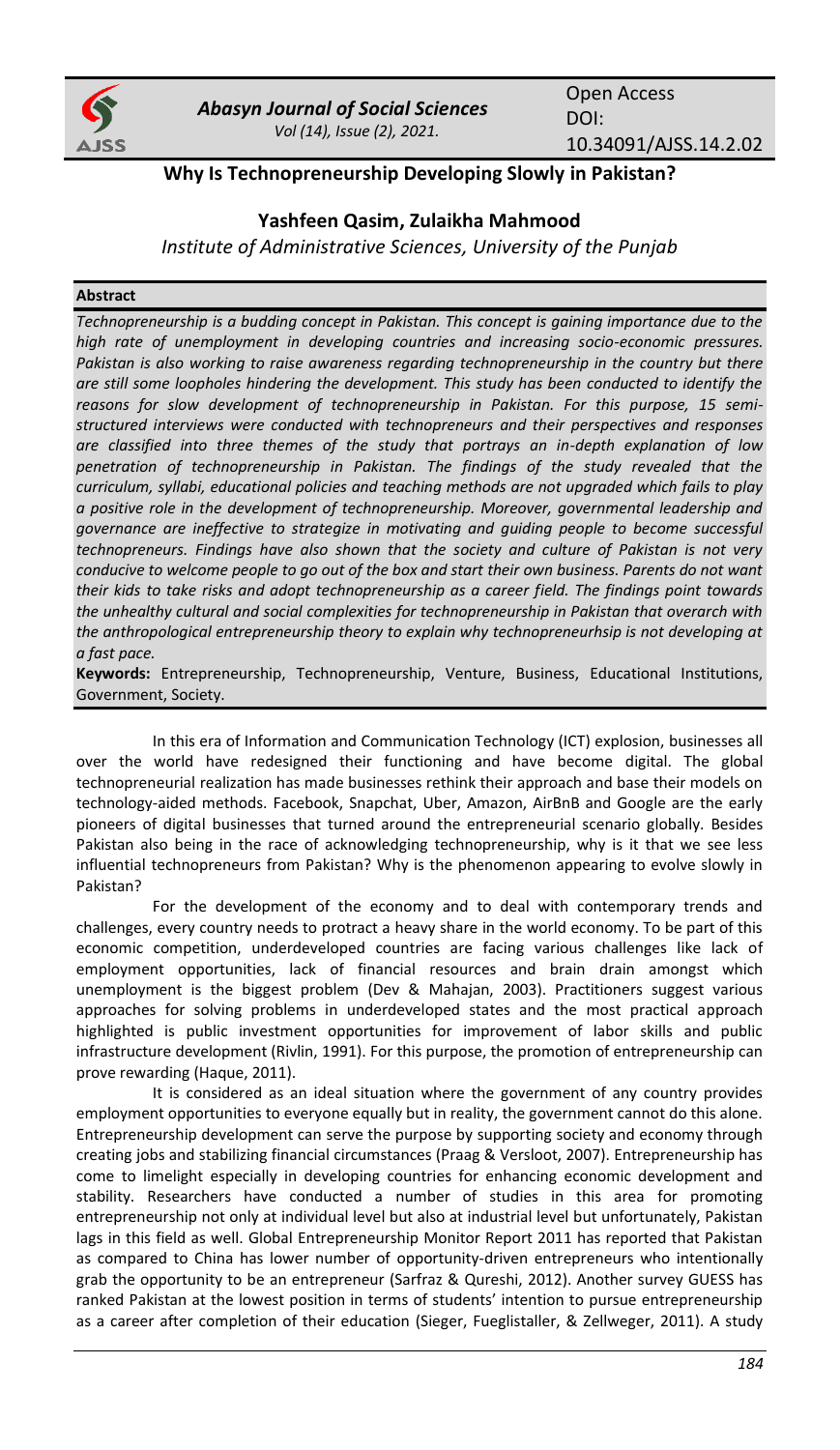conducted by Iftikhar (2016) has cited that Pakistan's TEA (Total Entrepreneurship Activity) rate is quite low i.e. 9% as compared to other countries in the region and further discussed that entrepreneurship is not being motivated in knowledge-driven and formal sectors. Another study has shown that the cause of the rapid development of developed countries is the growth of entrepreneurship and Small and Medium Enterprises (SMEs) (Alam, 2011). The government of Pakistan has started taking measures to ensure the development of SMEs with the aim to fasten economic growth and to facilitate decrease in unemployment and poverty (Syed, Ahmadani, Shaikh, & Shaikh, 2012). Entrepreneurship is gradually gaining importance and Higher Education Commission (HEC) is working in this area by launching various courses and programs that will develop creative skills in the students while they are studying. Entrepreneurship has been introduced as a subject from graduation level to post graduation level. Moreover, Business Incubation Centers (BICs) are formed by HEC in universities that will promote entrepreneurship by funding new ventures and by providing guidelines to potential entrepreneurs (Rehman, 2006).

In the modern era, entrepreneurship is not a limited area as it has extended its links to IT and is now connected to mobile phones and laptops via applications, to the World Wide Web (www) and the economy of knowledge (Özbilgin, 2010). Cardullo (1999) has introduced a new term 'technopreneurs' or 'netpreneurs' for entrepreneurs who are using technology to cater and expand their customer base. One of the studies has specified the characteristics of a technopreneur as the one who has technopreneurship skills and is eager to expand business by the use of modern technology, build innovative products or services, and sell them to the market (Velikova, Kohler, & Gerten, 2014). Studies have defined technopreneurship as a course of amalgamation of technology intelligence with entrepreneurial skill sets (Selvarani & Venusamy, 2015). It is said that the development of an economy depends on the development of entrepreneurship, and the development of entrepreneurship depends on the development of technology (Okorie, Kwa, Olusunle, Akinyanmi, & Momoh, 2014). Özbilgin (2010) mentioned that grouping entrepreneurship dexterity with technology produces technopreneurs who use technology in the foundation of their business model. One of the reasons for expansion in technopreneurship field is that a person can start his venture in less capital by aligning it with IT. For developing countries like Pakistan, it is a need of the hour to produce more technopreneurs who can work for the betterment of the economy by starting their ventures and creating jobs even with less capital. Youth is the backbone of every nation and it needs to be guided correctly in their career choices to strengthen the economy of the country. The young generation should be trained at their educational levels to help them enhance their technopreneurial skills so they can use them later in their business. Nations striving for prosperity and growth have to go an extra mile for investing in their young generation that will later pay them off by adding their share in the GDP and economic stability. Entrepreneurship acts as a base that strengthens different sectors of the nation including technology and industry that ultimately overlays a path for the economic development of the country.

Technopreneurship is a rising trend in which various theorists, practitioners and industrialists are taking an interest. Technopreneurship is the hub of advancement that will lead the new technological and industrial revolution as the world is transforming into a global village and challenges are getting out of the geographical boundaries. For coping up with these challenges, one has to be proactive in its approach and technopreneurship can serve the purpose by creating opportunities for investment and employment hence strengthening the economic structure of the country. As proposed by Abbas (2018), a business that involves technology has no geographical limits and is a field where one can start with minimal capital, however can yield higher level of profits due to large market coverage (Özbilgin, 2010). Due to increasing interest in technopreneurship, efforts have started in Pakistan as well but presently this field is underacknowledged due to various factors that might be at personal, societal or governmental levels. This study will identify the reasons why technopreneurship is facing slow growth in Pakistan by taking stance from real-life technopreneurs who are working in the field.

## *Entrepreneurship*

### **Literature Review**

Term entrepreneurship originated from the French language that means to commit or obligate (Kirzner, 1979; Schumpeter, 1983). A study by Amiri & Marimaei (2012) stated that as human needs started to evolve from food, clothing, water, and security to communication and employment; entrepreneurship was added at the same time. It was understood by human beings that they cannot survive alone and they need other human beings to depend for their survival. Entrepreneurship was added when people realized that they need people and markets to whom they can sell their products and services to earn a livelihood, while at the same time making goods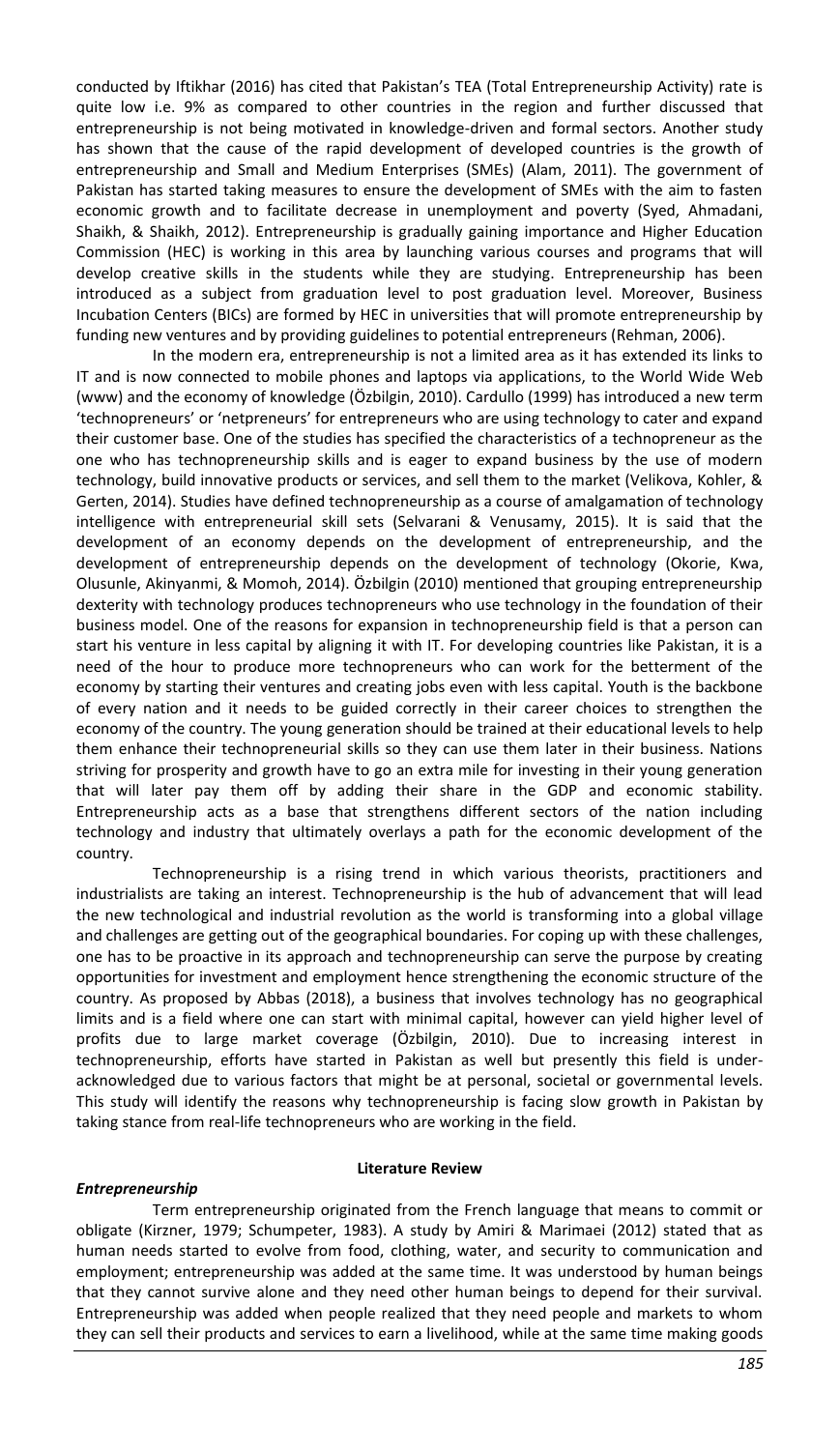to cater the needs of people at large. This is how the cycle of society runs. There are different definitions of entrepreneurship in the literature that got refined and modified with the span of time. As cited by Egai (2008), Peter and Clark summed up entrepreneurship in 1996 as an act of starting a new business with the purpose of provision of innovative products and services while focusing on the present and future instead of considering the past.

United Nations Industrial Development Organization (UNIDO) also defined the term entrepreneurship in the late 1990s as creation of a new venture or transformation of an existing venture into a new business model that will rapid the development and growth of the business (UNIDO, 1999)<sup>1</sup>. Later on, the notion of innovation was added to the definition of entrepreneurship by Schumpeter (2000).

# *Elements of Entrepreneurship Development*

Different elements make entrepreneurship development possible that differs from nation to nation, society to society and industry to industry. According to Azu (2014), they are four in number.

**Sustainable Enterprise.** It is related to creating and developing SMEs on the small and the industrial level to meet the needs of the population between the ages of 18 to 65 (Azu, 2014). Nowadays, population explosion is getting serious in many developing countries and to meet the needs of a large population, SMEs are formed. However, SMEs are facing a lot of pressure to create wealth and employment opportunities (Noorderhaven, van Stel, Thurik, & Wennekers, 2005).

**Sociopreneurship.** Also known as social entrepreneurship (Azu, 2014), it is not primarily destined to earn profit. The main purpose of sociopreneurship is the welfare of society in different ways. Profit is generated to donate it to the needy patch of society who might be facing problems due to natural calamity or any societal issues (Drayton, 2002).

**Intrapreneurship.** Intrapreneurship is a term that defines the inner culture or orientation of entrepreneurship or enterprise (Encarta, 2009). It includes entrepreneurship within a company or industry in which new products with innovative features are introduced in the existing business to attract a wide range of customers (Antoncic & Hisrich, 2001).

**Technopreneurship.** Technopreneurship forms the modern type of entrepreneurship. In technopreneurship, business operations are largely dependent on the technology factor to modernize the products and services provided (Velikova et al., 2014).

# *Technopreneurship*

It is a new field of entrepreneurship in which business activities are paired up with technology to achieve maximum business gains. It undergoes discovering the latest technologies to use in business operations either to widen the market coverage or to enhance profits. Various terms for technopreneurship has been used like "high-tech ventures", "technology based enterprises", "technology entrepreneurship" etc. (Dahlstrand, 1999; Florida & Kenney, 1988; Kakati, 2003; Oakey, 2003; Thérin, 2007; Yli-Renko, Autio, & Tontti, 2002). In this study, the term technopreneurship is used throughout. The concept arose in 1983 by some Singaporean entrepreneurs who merged technology with business to utilize their skills to the fullest (Jolly, 1997). In the early 21st century, the internet started getting fame and many people were fascinated to use it for a productive purpose in their businesses. After that, technology got more value when paired with the internet (Hoque, Awang, & Siddiqui, 2017). Technopreneurship started in the 1990s in USA and UK and then moved towards Malaysia, Iran, and Philippines where it was introduced as a subject in the universities (Paramasivan & Selladurai, 2017). When it comes to Pakistan, it can be said that it is still a new concept as very few technopreneurs can be found in Pakistan (Abbas, 2018). Talking at the global level, it can be said that this concept is in the early stages but an upsurge of ICT resulted in increased interest in this field as can be seen that many apps like Uber, Careem, Facebook, Snapchat, and Amazon, etc. are working globally and are part of technopreneurial ideas (Foo & Foo, 2000; Stone, 2017; Sussan & Acs, 2017). However, according to "Anthropological Entrepreneurship Theory", cultural and social environment influence the behaviour of individuals to initiate a venture (Baskerville, 2003). It direct towards the social, political, ecological, economic and ethnic complexities in a cultural setting (Mitchell et al., 2002). Due to the differences in the national context, theorists believe that entrepreneurship develop in different time frames across different countries (Verheul, Wennekers, Audretsch, & Thurik, 2001).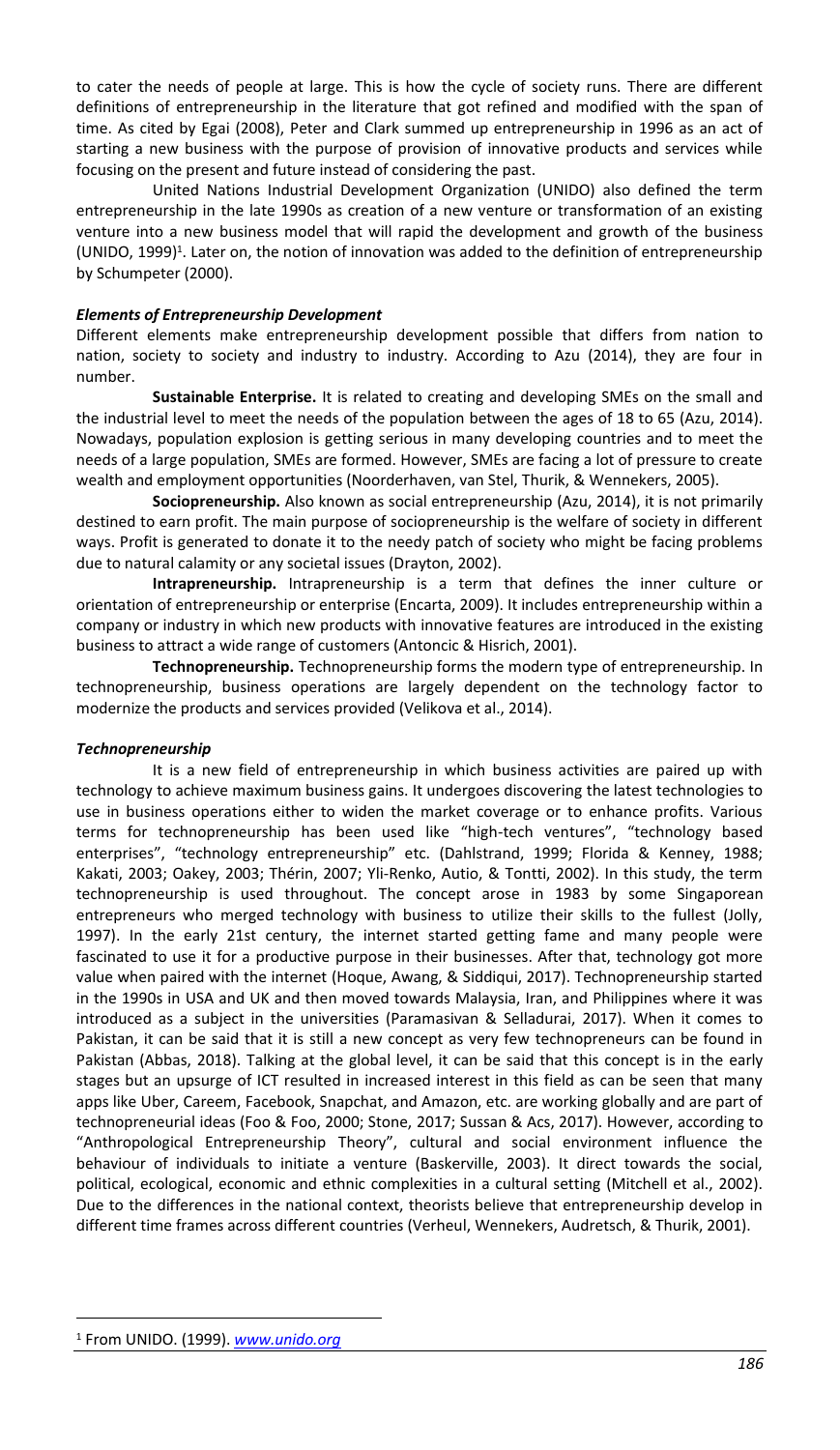### *The Context of Pakistan*

Pakistan came into being in 1947 and soon after separation from India, Pakistan had to face several crises and problems. As the years passed, democratic and military governments came and went trying to stabilize the economy (Haque, 2007). Till the 1960s, Pakistan was facing terrible issues like high number of imports, capital intensive policies, and low productivity leading to the nationalization of major assets of Pakistan. It was later on corrected by denationalization policies in the 1980s and 1990s and large scale industries started getting more consideration (Fayyaz, Mian, & Khan, 2009; Hoor-Ul-Ain & Hasan, 2014). This kind of unpredictable culture in Pakistan makes it tough for people to think about becoming an entrepreneur and taking risks. This was the grey area for which the government did not take notice (Haque, 2007). The creation and development of SMEs was always ignored by the government till 1998 when government made SMEDA (Small and Medium Enterprise Development Authority) for the former purpose (Chemin, 2010; Zaman, 2013). The other issue is the lack of employment opportunities for the people of Pakistan as universities are creating degree holders but the market has lesser number of jobs to accommodate passing graduates (Hameed & Irfan, 2019). The last 10 years' average unemployment rate as mentioned by Pakistan Bureau of Statistics (2019) was 5.7% and is on the rising trend progressively. In this scenario, the only solution is to train the youth with entrepreneurial skills so that the problem of unemployment, poverty and unstable economy can be improved (Sarfraz & Qureshi, 2012).

In the present era, the Pakistani government has started giving importance to the combination of entrepreneurship and technology and has started making policies in favor of technopreneurs. Almost two-third of the Pakistani population consists of the youth. Training and awareness programs have now started to educate youth on basic skills of technopreneurship (Saadat, Muffatto, & Shumaila, 2014). HEC is also playing its role in this regard by constraining universities to make their incubation centers to promote an entrepreneurial mindset.

Now coming towards the main objective of the study which is to identify the reasons for low technopreneurial activities in Pakistan, many authors have indicated that there is a backward educational system that is slowing the pace of technopreneurship development. Graduates lack practical knowledge and the exams are based on cramming due to which even engineers and tech graduates do not know how to operate technology and use it productively. As stated by Khan (2016), on the scale of technological readiness and acceptability, Pakistan falls on the last number in all South Asian countries. Another factor identified by Kamal (1997) and Rehman (2012) is the cultural impact or societal pressure that does not let women work. Especially in Pakistan, most of the entrepreneurs are men and women are seen to be less active (Raheem, Baloch, & Shah, 2019). According to Kaburi, Mobegi, Kombo, Omari, and Sewe (2012), there are ambiguous prospects for graduates of developing countries and there is a difference in the career choices that are expected by parents and what their children want to adopt as a profession. In many cases, parents win and the children quit their ambitious career choices. It makes the development of technopreneurship highly dependent on the mindsets of the society and parents in developing countries (Kaburi et al., 2012). In this study, we have tried to find and answer the question of low development rate of technopreneurship in Pakistan.

## **Research Methodology**

This research study is conducted with an interpretive paradigm to answer the question of low development of technopreneurship in Pakistan as it takes the viewpoint of technopreneurs regarding opportunities and impediments in the way of technopreneurship development. The population of the study constitutes all the technopreneurs working in Pakistan who have obtained a degree in any discipline and have taken the assistance of any BIC in their initial stages of business. The researcher took Punjab province of Pakistan as a sample in which 80% of the business activities of the country take place (Haque, 2007). Punjab is considered the hub of business activities and is financially and economically the strongest province of Pakistan with its stock exchange being the second largest in Pakistan (Mian, Corona, & Doutriaux, 2010).

Purposive and snowball sampling techniques were used for data collection. 15 in-depth semi-structured interviews were conducted with a preplanned interview guide having ten openended questions. Those technopreneurs were considered for the study who were running their startups for at least three months. The responses were recorded electronically to avoid missing any important points. The role of the researcher was just as an observer who noted the points given by interviewees with least interference.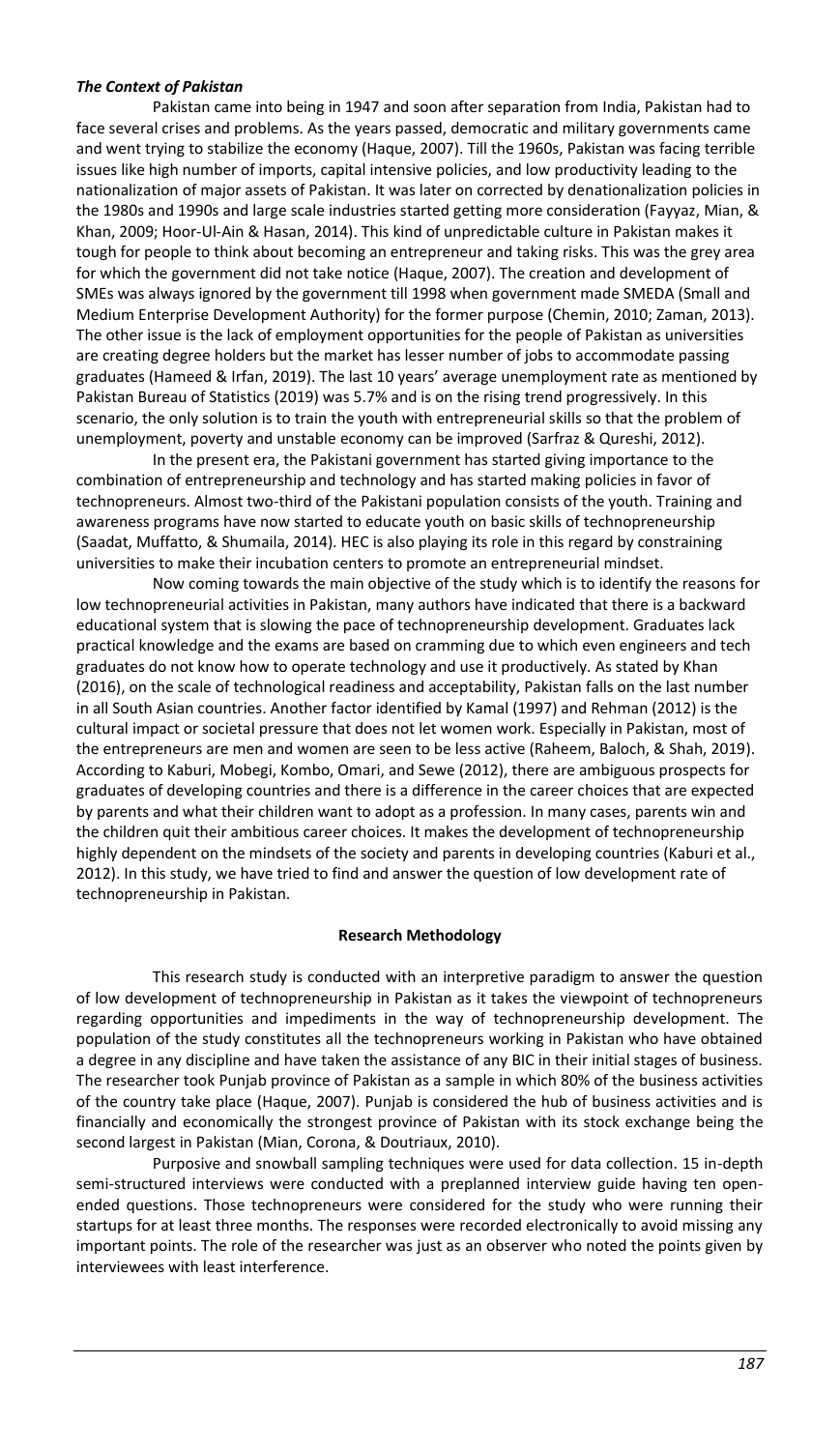### **Data Analysis and Results**

Thematic analysis was done on the data collected through interviews. The data collected was transcribed, coded and then categorized to originate meaningful themes and sub-themes. The results of the study were explained in the light of themes and sub-themes constituting reasons of slow penetration and development of technopreneurship in Pakistan.

| Table 1. Themes and Sub-themes of Study  |                                               |
|------------------------------------------|-----------------------------------------------|
| <b>Themes of Study</b>                   | Sub-themes                                    |
| Nominal Role of Educational Institutions | Courses Lacking the Essence of Practicality   |
|                                          | Lack of Trained and In-Field Faculty.         |
|                                          | Obsolete Syllabus                             |
|                                          | <b>Outdated Educational Policies</b>          |
| Negligence on Governmental Level         | <b>Bad Governance</b>                         |
|                                          | Lack of Access to Professional Leadership and |
|                                          | <b>Working Platforms</b>                      |
|                                          | Red-Tapism                                    |
|                                          | Absence of PayPal                             |
|                                          | Least Development Programs in Rural Areas     |
| Naysayer's Stigma and Cultural           | Lack of Societal Support                      |
| Impediments                              | Lack of Awareness                             |
|                                          | Less Acceptability for IT Related Businesses  |

# Table 1. *Themes and Sub-themes of Study*

# *Theme 1: Nominal Role of Educational Institutions*

Educational institutions in any country play a vital role in the development or restriction of any new phenomenon or trend. Kiyani (2017) mentions that entrepreneurship education can considerably reduce barriers to entrepreneurship achievement. Many of the respondents were of the view that educational institutions need to be more vigilant for the promotion of technopreneurship in Pakistan. The following sub-themes will describe this theme in detail.

**Courses Lacking the Essence of Practicality.** While conducting interviews, many respondents said that the courses regarding entrepreneurship and IT are taught in a purely theoretical way adding no practical value to their skill set that demands improvement of teaching methodologies. As said by a respondent:

> The culture in educational institutes of Pakistan is purely based on teaching theory. Only a few of them touches on practical knowledge. We study theories in our institutes about how things work but we do not know how to apply it practically.

Institutions need to revise their coursework and curriculum of entrepreneurship and IT subjects in a way that it might help the students to experience a real-life situation in the business. It will also develop confidence and problem-solving skills. Another respondent added, "The main problem in our educational sector is that they do not provide practical exposure. A student completes his whole degree but after graduation, he has no idea what he has to do."

It was pointed out by many respondents that educational institutes are developing a job-seeking mindset of students and are not preparing the students to take risks and go out of the box. These subjects are needed to be added with more practical exposure to allow students to make business plans and start their small businesses at the educational level. In this way, they would be able apply the subject's learning practically.

**Lack of Trained and In-Field Faculty.** The other concern that was raised is the lack of faculty who are working as technopreneurs. PhD teachers are teaching in universities for years having little to no experience in the field. Instead of hiring those teachers for this practical subject, universities should hire technopreneurs who can give real-life references to the students to understand the possible crisis and issues along with their expected solutions so that students could relate in-field situations to the subject matter they have studied. In the words of a respondent, "Educational institutes have teachers that have never been through entrepreneurship. Entrepreneurship course is taught by PhD instructors, not entrepreneurs. This places the decision of potential entrepreneurs in the hands of those who are not entrepreneurs themselves."

**Obsolete Syllabus**. Institutions are having syllabus and subjects in degrees that are almost three decades old. There are no improvements made in the current syllabus according to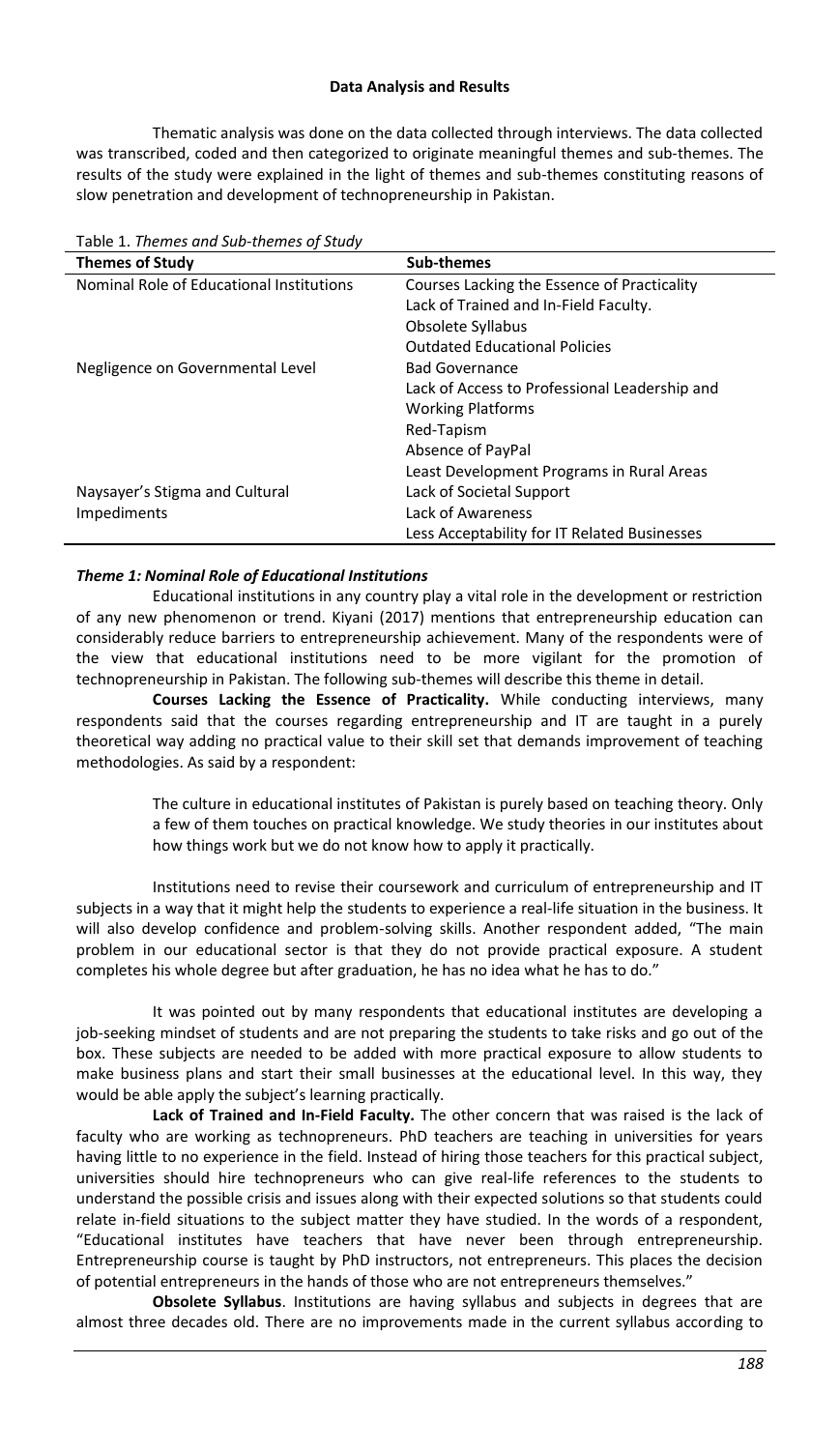the changing trends around the globe. Similarly, the subject of entrepreneurship is also taught traditionally in which the cramming capacity of students is tested and marked accordingly. Most universities are not willing to change their curriculum and mode of teaching. Many respondents said that businesses nowadays are facing unique problems that require modern solutions but our educational policies are not oriented to teach us real ground problems. In the words of a respondent, "The theory that is taught to us in our institutes is very outdated to be honest. The things they teach us won't be found anywhere in the field."

Similarly with IT subjects and courses being taught, the course outline is not updated regularly. IT is a field that face massive advancements regularly and there is no point in teaching things that have outdated already. It diminishes the purpose of the subject for which they are taught. When asked by a respondent regarding his view, he said:

> What I studied was not of much use in the field of IT for me. IT skills I used for my venture were my learnings I grasped searching from Google, learned few things from YouTube tutorials and by reading research papers every day.

There is a need to develop a research culture and proper feedback system in the education system that will surely refine the curriculums and syllabi at the university level. It will also develop keen observance and analytical skills in students that will later prove helpful in the practical field.

**Outdated Education Policies.** Results of the study show that the educational policies of Pakistan are outdated and are not playing an expected strong role in the development of technopreneurship. Participants of the study were of the view that the education system is the biggest source that can create technopreneurs and provide to the nation but unfortunately, educational policies are not supportive. This is the reason other countries are producing quality graduates as compared to Pakistan. As said by a respondent in the interview, "Educational issues are needed to be resolved. It requires policy amendment from the root basic level i.e. primary level to higher education level. Entrepreneurship and IT should be taught at all levels."

## *Theme 2: Negligence on Governmental Level*

One of the major themes of the study is negligence and imprudence on the governmental level in Pakistan. The government of a country acts as a backbone for strengthening the economy, socio-political culture and human capital and if the government is negligent on key issues then countries do face major losses (Hoor-Ul-Ain & Hasan, 2014). Findings of the study state that there is a lack of government assistance for the development of technopreneurial culture in Pakistan. Following are the sub-themes that will explain it in more detail.

**Bad Governance.** The government of Pakistan is lacking to strategize policies for a favorable situation. There is a need to improve and modify the financial management system so that it creates an investment-friendly environment in which national and international investors are ready to invest. It is due to the poor governance of Pakistan that nobody thinks of investing in a business. As said by a respondent, "Students have ideas and they do work hard but the challenge is at the government level."

Most of the participants compared Pakistani governance with that of India because India is also facing the same dilemma of struggling to overcome poverty and unemployment issues but it was said by a respondent that India is doing much better while Pakistan's government is unable to identify and solve the policy problems. In the words of an interviewee:

> Our government do not take initiatives. I give you an example, in the 1980s and 1990s in the era of IT revolution when Windows 3.8o came; there was a list of Indians who were developers. Those developers are CEO of big companies today e.g. CEO of Google is Indian and he was included in that list at that time. So, how were they supported? The city of Ahmedabad was vacated back in those times and fresh graduates of IT were placed free of cost in that city. They didn't pay rents or utility bills and the internet was free of cost too. … In Ahmedabad, people came from across the world knowing that they need not spend money except for their food and clothing. India gained too much talent in the field of IT back then. In the next chapter, India started planting their people in HR of big companies and when the people went into HR, they started preferring Indians. Those Indians who were placed on their starting jobs, gradually started getting promoted to the higher management and then higher management to CEOs. Those CEOs earn money and send it back to their country.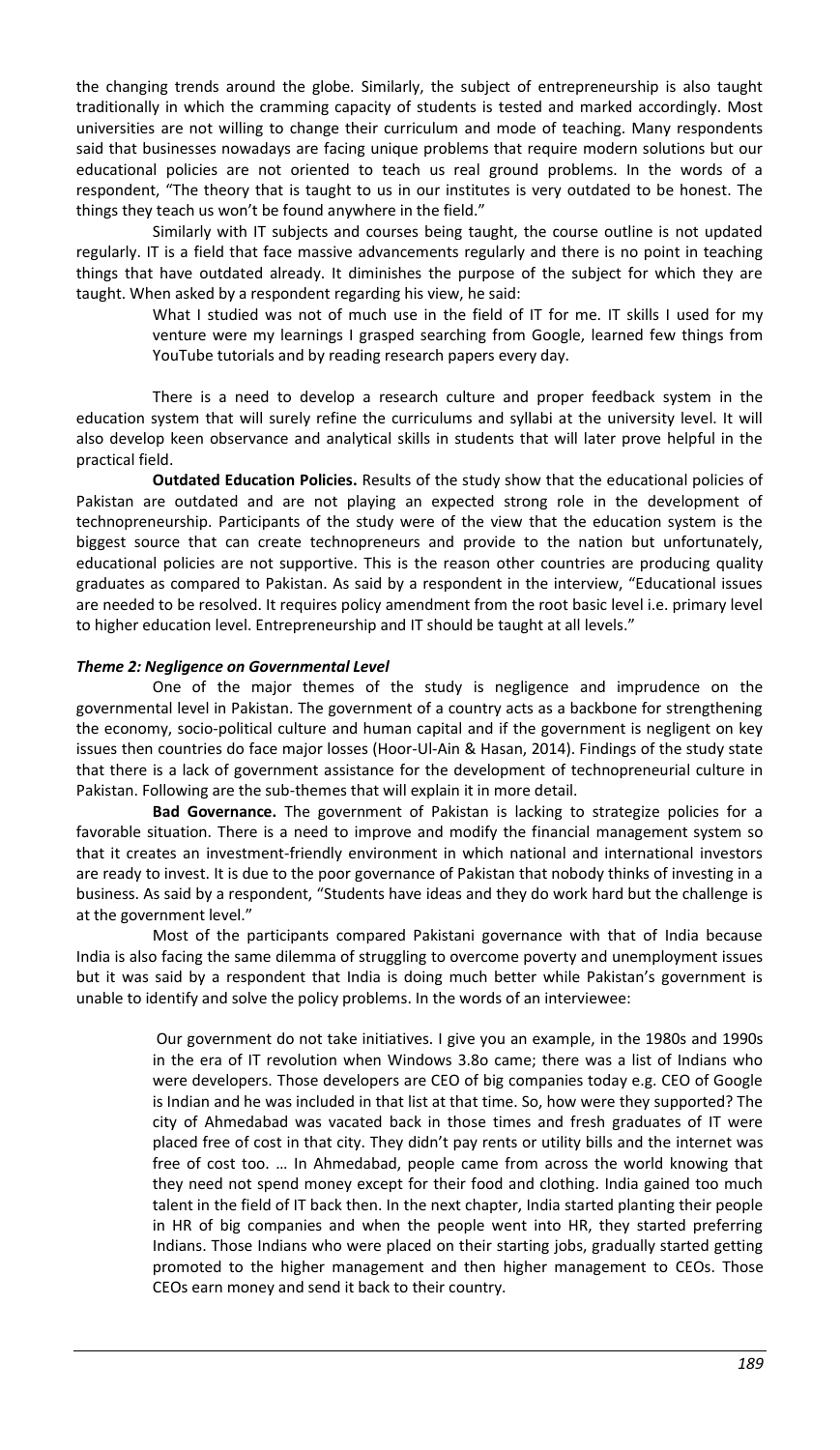This statement points out the governance long-term planning that benefits the nation in the long run. Pakistan need to work on its long-term plans by promoting technopreneurship today that will return profit to the country in the coming future.

**Lack of Access to Professional Leadership and Working Platforms**. Every country is a part of global competition and few developed nations are leading the competition forming monopolistic control over others. In this modern world, governments need to be proactive to lead the potential and actual technopreneurs of the country. The Pakistani government is lagging to provide professional leadership. As stated by a participant, "There is no such body regulated by the government of Pakistan to tell and guide entrepreneurs how to make things work and be on the right pathway."

Another issue was the lack of access to international platforms to show technopreneurial talent and skills. A lot of Pakistani talent is not getting support to be recognized worldwide. In international forums, many technopreneurs and investors are invited globally but ignorance on this side is causing serious damage to economic development as responded by a person while interviewing:

> Government should take high potential teams on international exhibitions so that they get international exposure and people get to know that Pakistani technopreneurs are doing something. People who have interesting ideas cannot access the international platforms because our government is not willing to invest money in taking us to international fairs or exhibitions. This is costly but it can give much in return.

**Red-Tapism.** Another issue faced by many potential and actual technopreneurs is the over-formalization of procedures to start one's own business. The bureaucratic set-up of government is making it difficult for the layman to operate his/her venture. The rules, regulations and formalities are long and tiring. Once these formalities are minimized, it can motivate many potential technopreneurs to start and develop their businesses. As said by an interviewee, "Problem such as formalization to many bureaucratic rules, regulations and a lot of hierarchy wastes our time and effort which we could have spent in a much productive manner."

It was added by many technopreneurs that the decentralization of lower-level governmental procedures and activities can make things convenient for budding and existing technopreneurs.

**Least Development Programs in Rural Areas**. The Pakistani government is more focused on the big cities' development and progress but rural areas are the grey areas that need additional attention. In rural areas of Pakistan, one cannot think of starting his/her own venture due to lack of government incentives, subsidies and development programs. Technopreneurs need capital, technology, governmental support and guidelines to start their businesses that are not available in rural areas. As explained by a respondent:

> If we see the scenario in big cities of Pakistan like Lahore or Karachi, it is satisfactory and the things are going well. In other cities, there aren't much facilities related to promoting technopreneurship in educational institutes or have established incubation centers.

Many respondents were of the view that government has no separate policies for small and rural areas that is why there is a very small ratio of technopreneurs coming from rural areas. Government can introduce replica BICs and development programs in small areas to raise awareness and motivation for the youth. In reality, the government has negligent behavior towards the development of rural areas as compared to urban areas.

**Absence of PayPal.** PayPal is being used as a standard platform to proceed with payments worldwide. However, this service is not available in Pakistan. Almost every technopreneur demanded that there is a high need to bring PayPal to Pakistan as they face several challenges when it comes to handling payments. PayPal can provide swift inflow and outflow of money and is trusted by customers worldwide as it has an established image to be secure. This service has the potential to bring a lot of foreign exchange to the country. The availability of PayPal is an issue that can only be solved through governmental involvement. If solved timely, it can pave the way to rapid economic growth.

## *Theme 3: Naysayer's Stigma and Cultural Impediments*

Naysayer's stigma is defined as the negative values and thoughts of people or culture that emits negative vibes. In Pakistani society, one of the biggest reasons for slow penetration of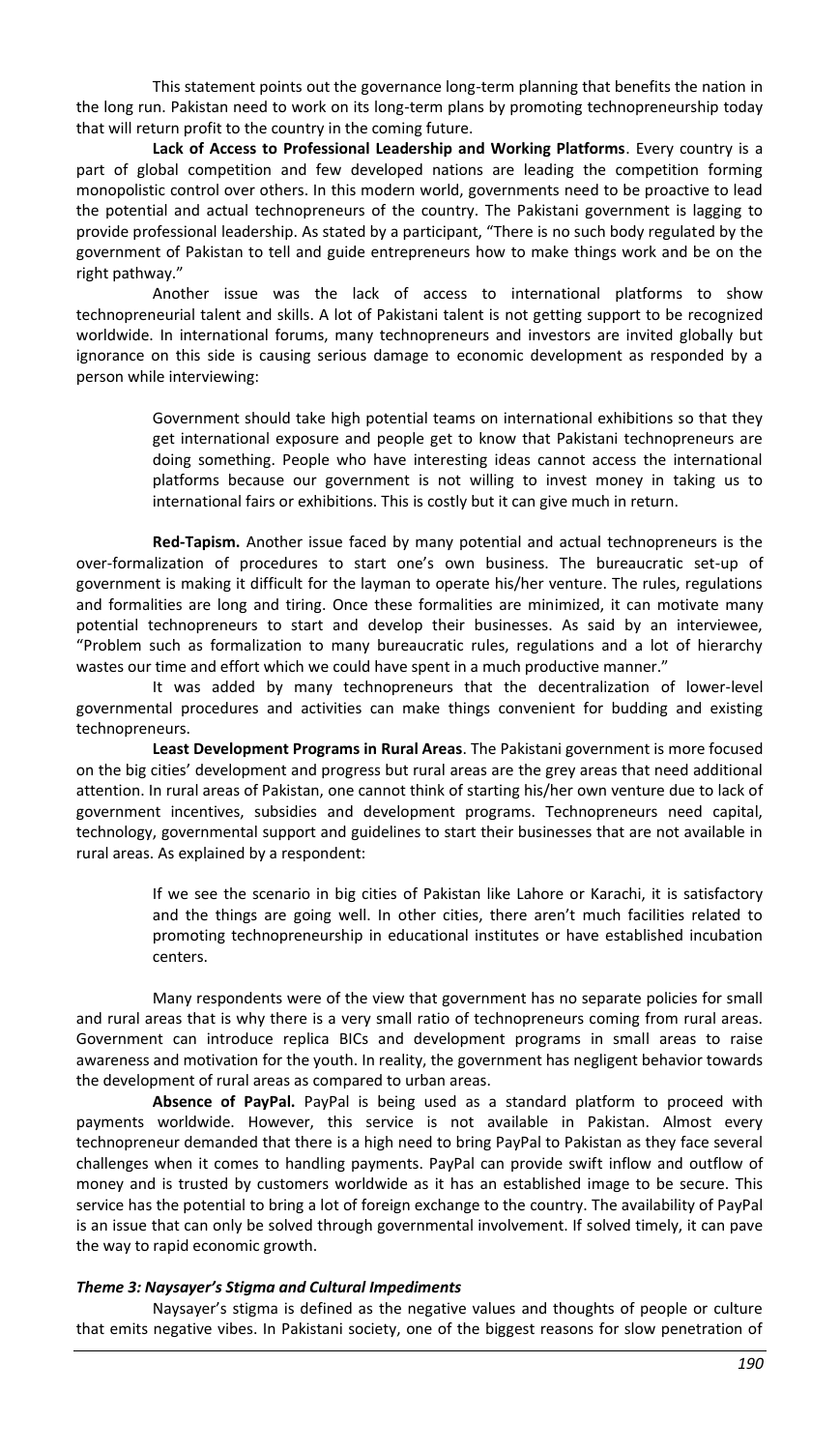technopreneurship is the negative attitude of society towards people who want to initiate or innovate something. A positive attitude of society and culture can motivate any person to develop and progress and vice versa. Few cultural impediments that the phenomenon of technopreneurship has to face in Pakistan are explained below.

**Lack of Societal Support.** As said by Okorie et al. (2014) creativity of a person enhances as s/he gets more positive vibes from society to speak, communicate, innovate, take risk, and generate creative ideas. Youth is facing negative attitudes of society when it comes to starting a new business. The mindset of people is quite job-oriented and families expect their children to get a job and start earning a specific amount every month. Parents are reluctant to invest and allow their kids to go for business and do whatever they aspire for. Rather they start pressurizing kids to support their family immediately after graduation by getting a good job and earning a handful amount of money. As said by a participant, "Most of the parents are not opinion leaders, they are commanders."

Pakistan is a patriarchal society in which females are not given the right to own and start a business. On average, six women participate in entrepreneurship in comparison to two males all across the world whereas only two females are reported to be participating in entrepreneurship for every ten males in Pakistan (Sarfraz & Qureshi, 2012). This mindset needs to be changed for the progression of the economy. Women have many creative ideas but they are neither supported nor motivated to be technopreneurs. It is due to the innate cultural norms that women in Pakistan do not avail same opportunities as men (Abrar, Gohar, & Shoaib, 2018). Moreover, females face the dilemma of work-life balance more than males so it has become convenient for them to go for a job rather than a full-time business.

Many respondents of the study complained that Pakistani society is high rated on risk avoidance ratio and it completely discourages risks. Parents usually reject their children's intention to do business because a higher risk is involved in the business. It influences people to be less confident and in fear of losing their investments, they usually ignore the idea of becoming technopreneurs and just go with the flow.

**Lack of Awareness**. In developing countries like Pakistan, the biggest hindrance in the way of technopreneurship development is the lack of awareness. The whole world is exploring new fields of technopreneurship but the society of Pakistan is still in the phase of ignorance. There is a difference between business, entrepreneurship and technopreneurship but unfortunately only a few people know the difference and are involved in these activities. As narrated by a respondent, "People do not know what is entrepreneurship or technopreneurship. They think it is something out of this world."

Respondents said that if people have unique ideas but they lack awareness regarding technopreneurship, BICs and tech parks then it will be difficult for them to get proper guidelines for their career and they will end giving up their ideas. As added by a respondent, "Our society does not understand technical businesses and is not even ready to understand. When I have to tell people about my business, the only thing they can grasp is 'computer job'. He further added, "We know there are incubation centers and other facilities but not everyone knows about it."

Awareness campaigns can be started by the government to raise awareness through social, print and digital media platforms that will tell people about the concept and perks of technopreneurship. Moreover, success stories of technopreneurs can be shared with the public to promote technopreneurial mindsets.

**Less Acceptability for IT Related Businesses.** Pakistan is a country where every idea is not considered as suitable and acceptable because people are not ready for any kind of change whether in cultural norms or in career choices. Technopreneurs mentioned that when they tell about their business to society, they show less interest in it. It strengthens the naysayer's stigma and causes the death of many creative ideas. As said by a technopreneur:

> The current scenario is really bad because first there is less acceptability of our society regarding such startups. Acceptability of people regarding usage of few startup services is less e.g. when Uber was new here, people were reluctant to use it but once they start using it, they will adapt it soon and turn into their regular users.

Many developing countries like Pakistan have strong cultural and societal bindings that are not welcoming for any phenomenon that is new to the society. Similarly, technopreneurship development requires a high acceptability rate from the people of Pakistan to tighten its root in society.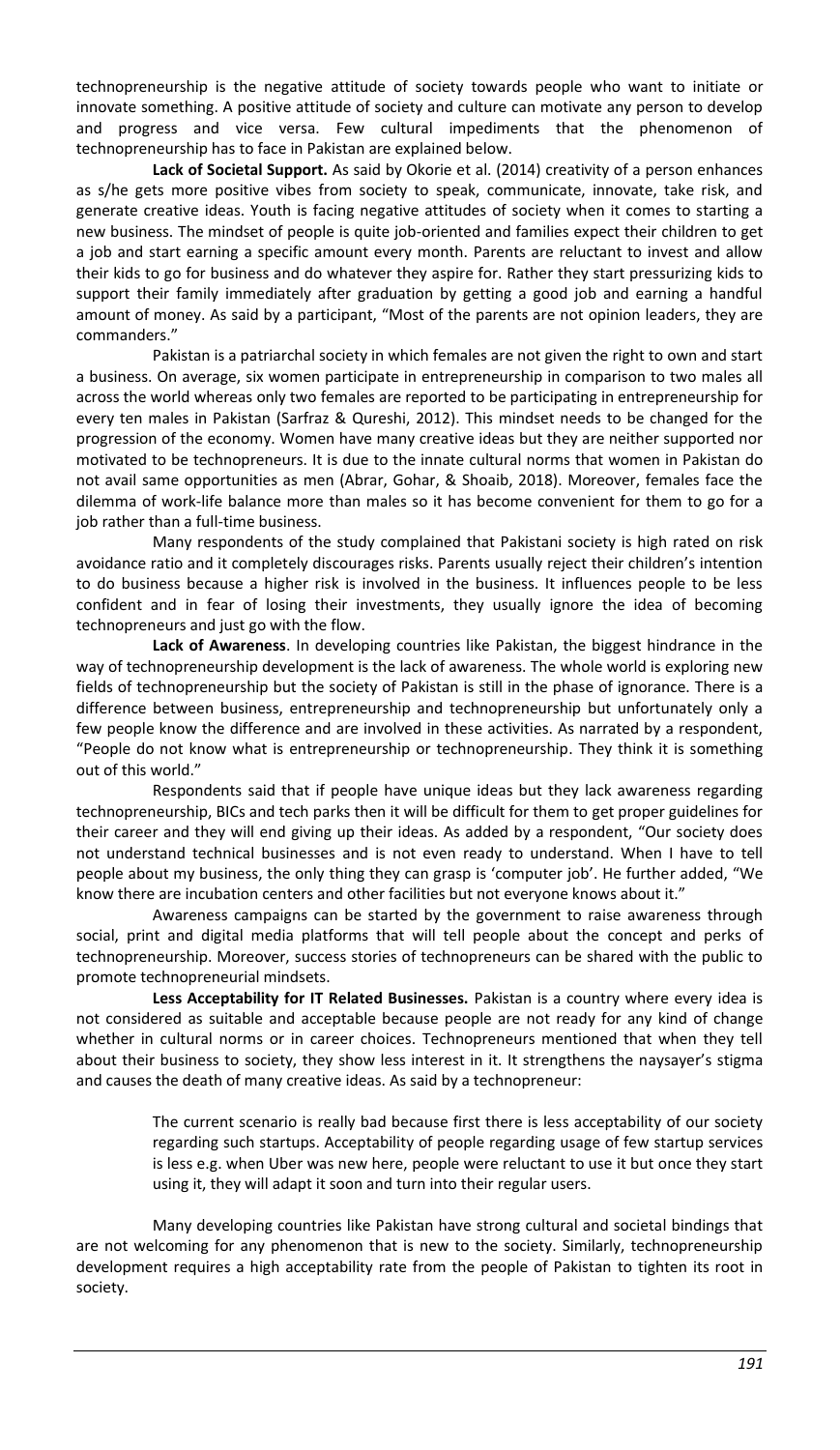#### **Discussion**

Why the phenomenon of technopreneurship is taking time to penetrate in the culture of Pakistan? One reason that was pointed out by participants was the nominal role of educational institutes that is supposed to support the cultural and career choice changes. Educational institutes are promoting cramming type studies with no practical outlook due to which graduates lack required leadership and decision making skills and are unable to start their own businesses. Students are taught to get good grades and later a good job but nobody is thinking to go out of the box due to the traditional syllabus and outdated education policies. The current educational policies have nothing to do with the changing settings and trends of the globe. The higher education institutes are inattentive to technological innovations, globalization, and waves of industrial developments due to which the quality of education is declining (Parveen, Rashid, Iqbal, & Khan, 2011). Rai (2018) also explains that the traditional educational policies in South Asian countries have not turned out to be supportive in creating an action-oriented approach for entrepreneurship. Kolvereid and Moen (1997) proposed that it is dependent on the educational institutions how they amend their policies to update their curriculums and syllabi to offer student development programs to train them with the latest in-demand skills in the field of entrepreneurship. It is the duty of educational institutes to develop the required skills in their graduates so that they can take decisions on their own and pursue career choices.

Another identified reason was the lack of government support in all phases of technopreneurship from starting to progressing and developing one's own venture. The government is not assisting startups and it lacks to formulate conducive policies and procedures that support technopreneurship. Bad governance and red-tapism behavior of government is creating problems in the way of development of technopreneurship. There are lengthy and tiring procedures for starting a venture due to which many people quit in their early stages. Moreover, there are no development programs introduced by government in small and rural areas where people have more potential to do something for their nation and families. Government is aware of all these troubles but due to lack of professional leadership, it is still not able to solve these problems.

The culture of a specific society is deeply underpinned in defining how people make their life choices. Pakistani society is quite non-cooperative and stigmatized when it comes to starting own business and taking risks. The society of Pakistan put forth less influence for starting entrepreneurial activities because such intentions are not embedded in the culture (Shah, Anwar & Khan, 2018). Parents have made their mind that the meaning of success is to get a government job or a job in any multinational which will pay a handful and fixed amount of money every month. The definition of a person's success is often linked to becoming a doctor or an engineer. This passive role of society demotes many people who have creative ideas for business but are pressurized to follow what the family expects. This is indeed an economic demise when people have the potential to generate jobs and revenue for the country through their business ideas but have to leave because it requires them to fight with their social ties.

Another reason for low rate of development of technopreneurship in Pakistan is the lack of awareness and acceptance for IT-related businesses. Many respondents answered that there is a need to create awareness and development campaigns in Pakistan to let people know of the potential technopreneurship can provide, what it requires to be a technopreneur, and how one can be successful in achievement. People of Pakistan lack long-term planning and need guidelines for starting their businesses. The reason for the high rate of unemployment is also the same that people have degrees but do not know what to do to start their business and which authority or institute is needed to be accessed to seek assistance. The findings of this study can be bridged with the anthropological entrepreneurship theory to understand the social and cultural complications due to which the phenomenon of technopreneurship is unable to pick a pace and grow in Pakistan.

### **Conclusion and Practical Implications**

### *Conclusion*

This study aimed to identify the reasons for low penetration of technopreneurship in the society of Pakistan. The results of the study are divided into three themes and their respective sub-themes. The first theme discusses the nominal role of educational institutes that is hindering the development of technopreneurship due to the absence of updated educational policies, curriculum and practical subjects. The institutes are also behind in staffing faculty who possess the professional background to teach essence of those practical subjects. The second theme discusses the need for governmental support for accelerating the development process of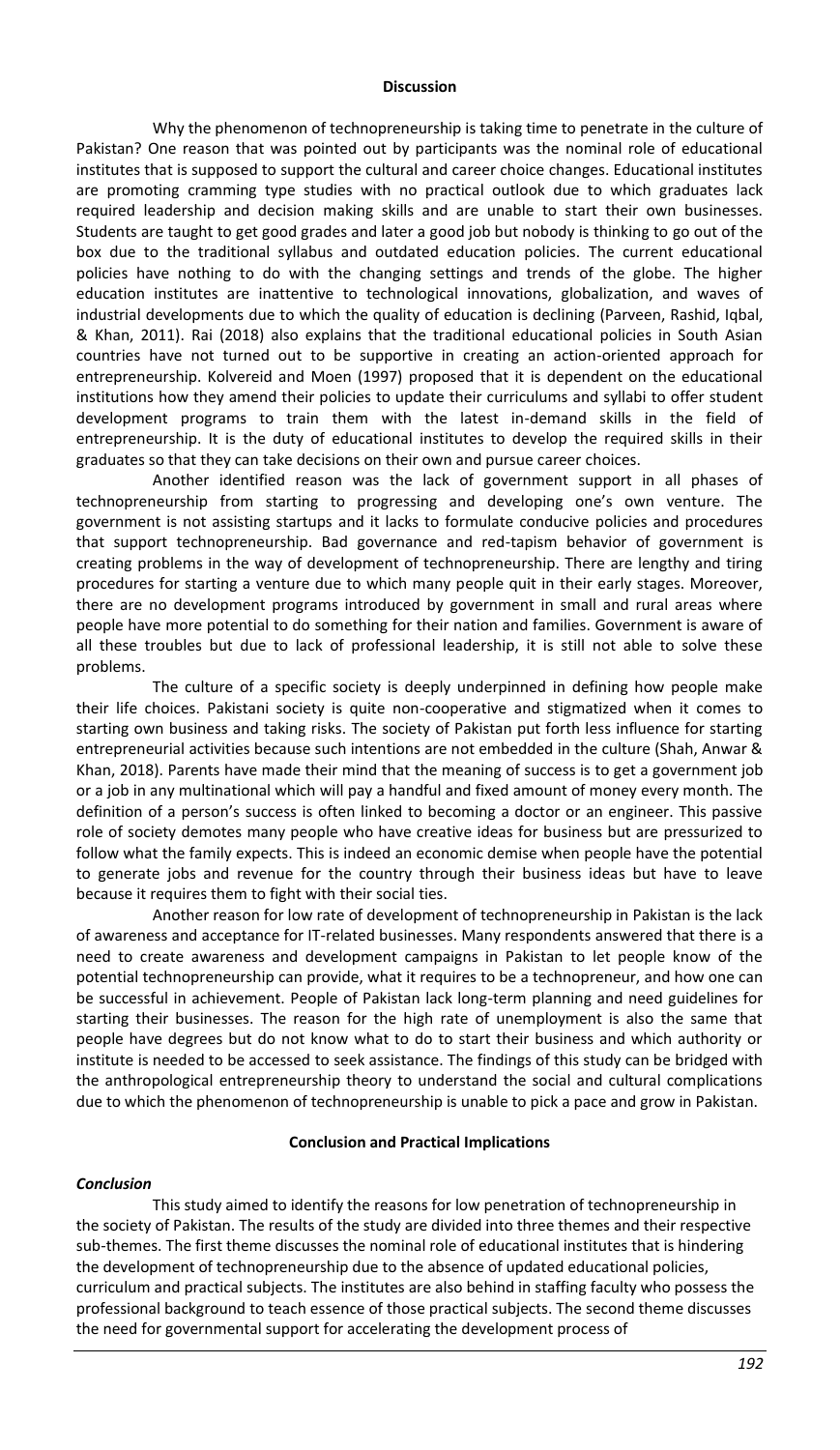technopreneurship in Pakistan by providing strong and professional leadership, introducing development programs in rural areas and minimizing the procedural formalities for technopreneurs. The third theme discusses the stigmatic and passive role of society towards technopreneurship development that negatively impacts individuals to start their own ventures. It also talks about the lack of awareness regarding technopreneurship and less acceptance for ITrelated businesses.

### *Practical Implications*

The findings of the study can help educational institutes understand the need for upgrading curriculum and hiring professional and real-life technopreneurs to teach related subjects. It can help governmental institutes make new policies for starting development programs and replica BICs in the small and rural areas of Pakistan. It can help local citizens understand the importance of the concept of technopreneurship and its practical gains. It might help in changing the mindsets of society to show support for people who start their own ventures. It might also raise the importance and promotion of IT-related businesses and encourage people to adopt it as a career profession in Pakistan. It can help potential technopreneurs know what kind of skills they need to possess and the challenges they need to overcome in order to advance.

### *Limitation and Future Directions*

Data was collected from the technopreneurs of Punjab only due to time and financial constraints. Other researchers can take the perspective of educational institutes and BICs as well to get detailed findings. In future, other provinces and cities can also be considered by researchers to get wide-ranging results regarding the rate of technopreneurship development in Pakistan.

#### References

- Abbas, A. (2018). The bright future of Technopreneurship. International Journal of Scientific and Engineering Research, 9, 563-566.
- Abrar, A., Gohar, M., & Shoaib, S. (2018). SOCIAL ENTREPRENEURSHIP AS CREATIVE DESTRUCTORS. Abasyn Journal of Social Sciences.
- Alam, K. (2011). Global Entrepreneurship Monitor: Pakistanis less enthusiastic about entrepreneurship, Business, The Express Tribune.
- Amiri, N. S., & Marimaei, M. R. (2012). Concept of entrepreneurship and entrepreneurs traits and characteristics. Scholarly Journal of Business Administration, 2(7), 150.
- Antoncic, B., & Hisrich, R. D. (2001). Intrapreneurship: Construct refinement and cross-cultural validation. Journal of business venturing, 16(5), 495-527.
- Azu, K. O. (2014). Appraisal Of Entrepreneurship Development In Nigeria. Abia State Polytechnic, Aba.
- Baskerville, R. F. (2003). Hofstede never studied culture. Accounting, organizations and society, 28(1), 1-14.
- Cardullo, M. W. (1999). Technological entrepreneurism: enterprise formation, financing and growth: Research Studies Press.
- Chemin, M. (2010). Entrepreneurship in Pakistan: government policy on SMEs, environment for entrepreneurship, internationalisation of entrepreneurs and SMEs. International journal of business and globalisation, 5(3), 238-247.
- Dahlstrand, Å. L. (1999). Technology-based SMEs in the Go¨ teborg Region: Their Origin and Interaction with Universities and Large Firms. Regional Studies, 33(4), 379-389.
- Dev, M. S., & Mahajan, V. (2003). Employment and unemployment. Economic and Political Weekly, 38(12), 1252-1261.
- Drayton, W. (2002). The citizen sector: Becoming as entrepreneurial and competitive as business. California management review, 44(3), 120-132.
- Egai, N. (2008). Entrepreneurial development: For increased competitiveness and business growth. Paper presented at the Institute of Chartered Economists of Nigeria's Seminar.
- Encarta. (2009). Intrapreneur. Microsoft® Encarta® 2009. © 1993-2008 Microsoft corp.
- Fayyaz, A., Mian, S. A., & Khan, J. H. (2009). State of entrepreneurship and globalisation in Pakistan. International Journal of Business and Globalisation, 3(3), 271-287.
- Florida, R., & Kenney, M. (1988). Venture capital and high technology entrepreneurship. Journal of Business Venturing, 3(4), 301-319.
- Foo, C.-T., & Foo, C.-T. (2000). Socialization of technopreneurism: towards symbiosis in corporate innovation and technology strategy. Technovation, 20(10), 551-562.
- Hameed, I., & Irfan, Z. (2019). Entrepreneurship education: A review of challenges, characteristics and opportunities. Entrepreneurship Education, 2(3), 135-148.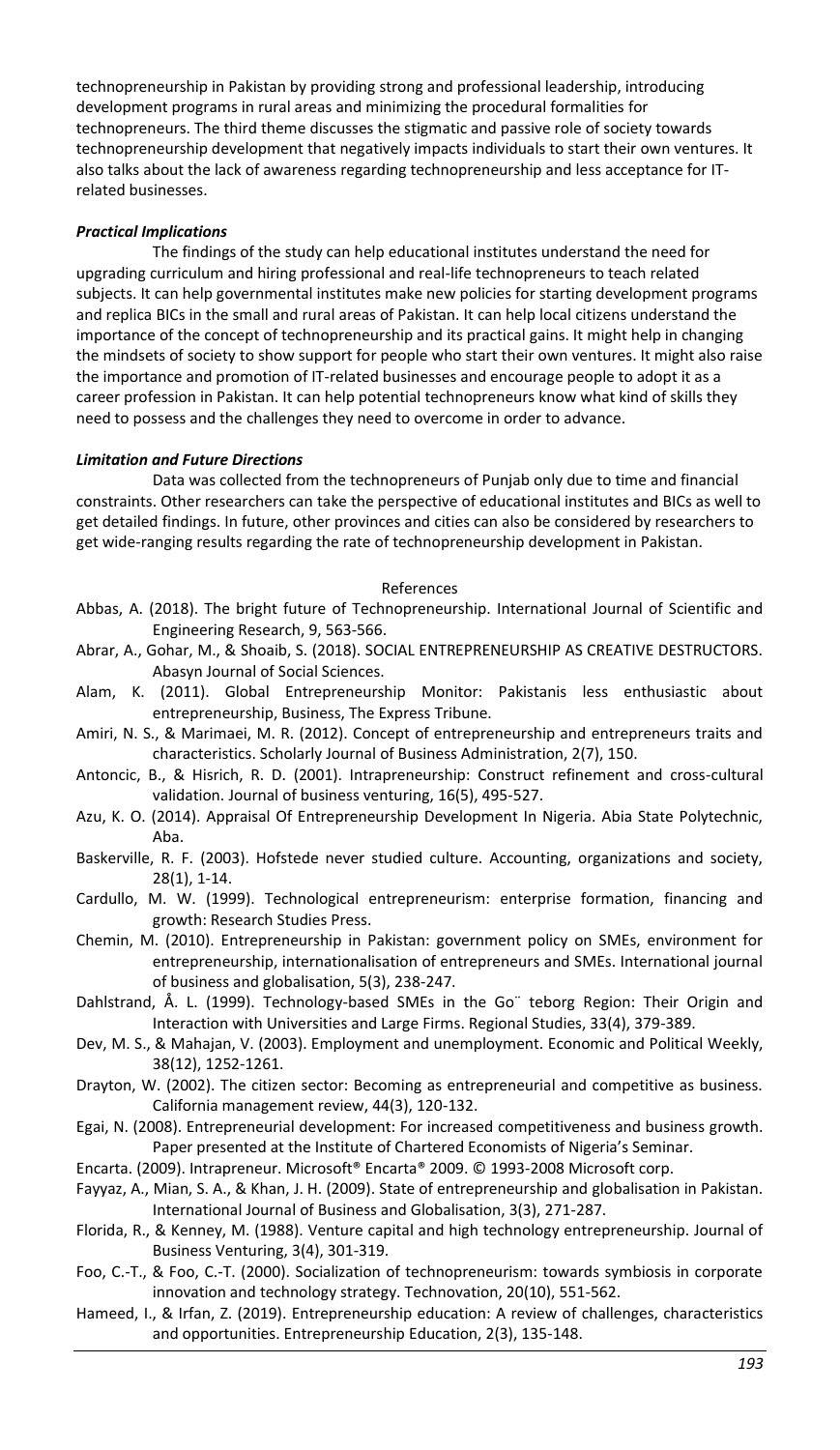- Haque, N. U. (2007). Entrepreneurship in Pakistan (No. 22190). East Asian Bureau of Economic Research.
- Haque, N. U. (2011). "Awake the Sleeper Within: Releasing the Energy of Stifled Domestic Commerce!", Pakistan Institute of Development Economics.
- Hoor-Ul-Ain, S., & Hasan, S. S. U. (2014). The Role of Public Sector in Promoting Entrepreneurship: An Analytical Review of Pakistan's Economy.
- Hoque, A. S. M. M., Awang, Z., & Siddiqui, B. A. (2017). technopreneurial intention among university students of business courses in Malaysia: A structural equation modeling. International Journal of Entrepreneurship and Small & Medium Enterprise (IJESME), 4(7), 1-16.
- Iftikhar, N. (2016). Pakistani society averse to Entrepreneurship. The Express Tribune.
- Jolly, V. (1997). Commercializing new technologies: Getting from mind to market: Harvard Business School Press. Boston, Massachusetts.
- Kaburi, S. N., Mobegi, V., Kombo, A., Omari, A., & Sewe, T. (2012). Entrepreneurship Challenges in Developing economies: a case of Kenyan Economy. Paper presented at the JKUAT ANNUAL SCIENTIFIC CONFERENCE PROCEEDINGS.
- Kakati, M. (2003). Success criteria in high-tech new ventures. Technovation, 23(5), 447-457.
- Kamal, S. (1997). Women empowerment and poverty alleviation in South Asia: The dual benefits of microcredit. South Asia Poverty Alleviation Program, 114.
- Khan, S. H. (2016). Productivity Growth and Entrepreneurship in Pakistan: The Role of Public Policy in Promoting Technology Management. The Lahore Journal of Economics, 21, 427.
- Kirzner, I. M. (1979). Perception, opportunity, and profit: Studies in the theory of entrepreneurship: University of chicago press Chicago.
- Kiyani, S. A. (2017). Role of entrepreneurship education on student attitudes. Abasyn Journal of Social Sciences, 10(2), 270-293.
- Kolvereid, L., & Moen, Ø. (1997). Entrepreneurship among business graduates: does a major in entrepreneurship make a difference? Journal of European industrial training, 21(4), 154- 160.
- Mian, S., Corona, L., & Doutriaux, J. (2010). Building knowledge regions in developing nations with emerging innovation infrastructure: evidence from Mexico and Pakistan. International Journal of Innovation and Regional Development, 2(4), 304-330.
- Mitchell, R. K., Smith, J. B., Morse, E. A., Seawright, K. W., Peredo, A. M., & McKenzie, B. (2002). Are entrepreneurial cognitions universal? Assessing entrepreneurial cognitions across cultures. Entrepreneurship theory and practice, 26(4), 9-32.
- Noorderhaven, N., van Stel, A., Thurik, R., & Wennekers, S. (2005). Uncertainty avoidance and the rate of business ownership across 22 OECD countries, 1976-2000 (No. 2005-15). Max Planck Institute of Economics, Entrepreneurship, Growth and Public Policy Group.
- Oakey, R. P. (2003). Technical entreprenenurship in high technology small firms: some observations on the implications for management. Technovation, 23(8), 679-688.
- Okorie, N., Kwa, D., Olusunle, S., Akinyanmi, A., & Momoh, I. (2014). Technopreneurship: An urgent need in the material world for sustainability in Nigeria. European Scientific Journal, 10(30).
- Özbilgin, M. F. (2010). Handbook of research on high-technology entrepreneurs: Edward Elgar Publishing.
- Paramasivan, C., & Selladurai, M. (2017). Technopreneurship Education: Teach and Train the Youths. Asian Journal of Management, 8(4), 1173-1176.
- Parveen, A., Rashid, K., Iqbal, M. Z., & Khan, S. (2011). System and reforms of higher education in Pakistan. International Journal of Business and Social Science, 2(20).
- Praag, C. M. V., & Versloot, P. H. (2007). What is the value of entrepreneurship? A review of recent research. Small business economics, 29(4), 351-382.
- Raheem, F., Baloch, Q. B., & Shah, S. M. A. (2019). Socio-Economic Factors Affecting Performance of Women Entrepreneurship in Khyber Pakhtunkhwa. Abasyn Journal of Social Sciences, 12(1).
- Rai, K. B. (2018). Education and Entrepreneurship: Policy Review of South Asian Countries. International Journal of Social Sciences and Management, 5(2), 60-68.
- Rehman, A. (2006). Sustainability and the Economy: Higher Education in Science and Technology— A Silent Revolution. Retrived from https://www.britishcouncil.org/goingglobal-2 - 5b -\_impact\_of\_international\_education\_in\_pakistan.pdf.